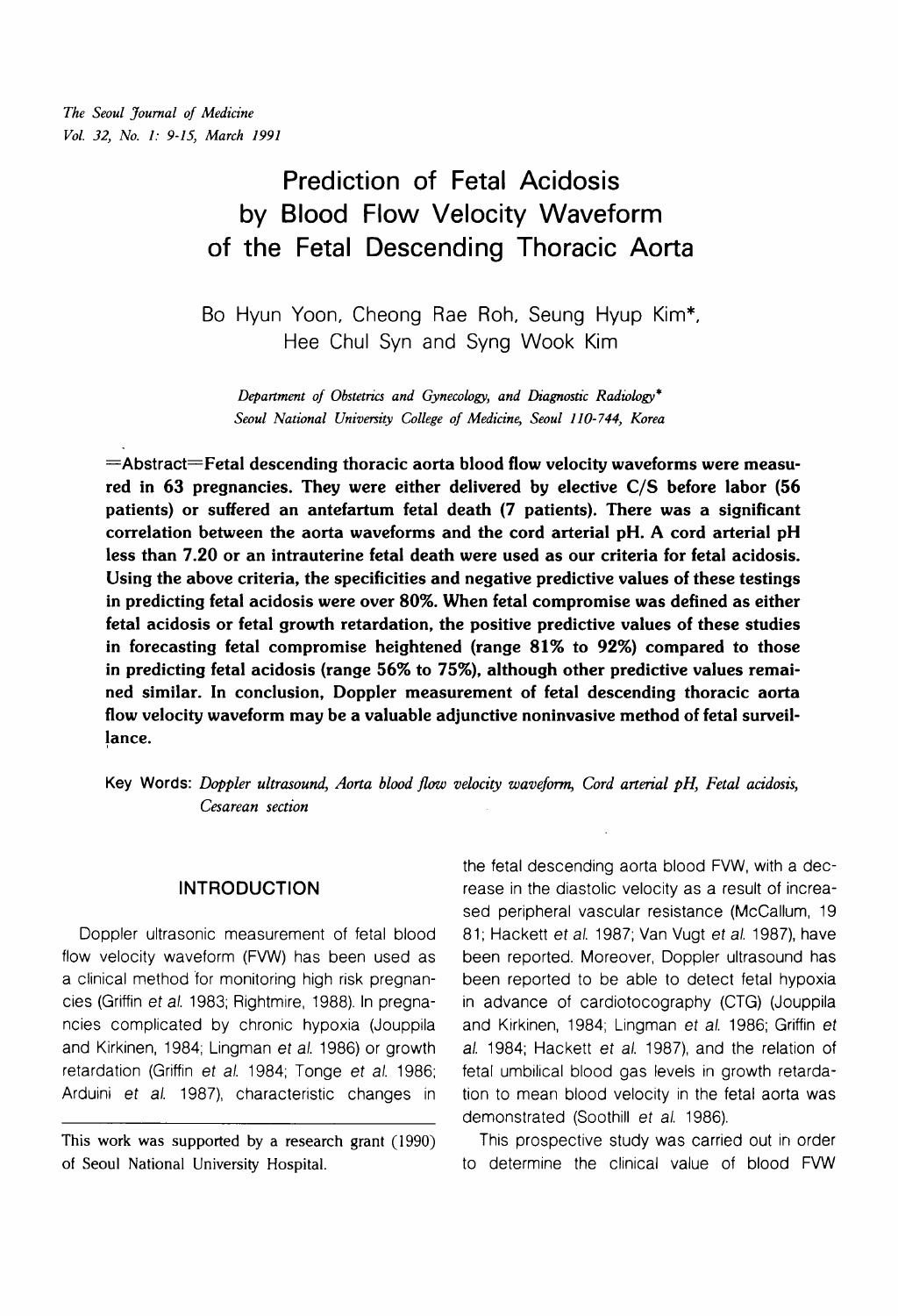measurement in the fetal descending thoracic aorta in the prediction of fetal acidosis or compromise. The fetal acid-base state was determined by ccrd arterial pH. To minimize the effects of labor on the fetus, cord blood was sampled in patients who had undergone elective cesarean section prior to having their onset of labor.

# **MATERIALS AND METHODS**

Fetal descending thoracic aorta blood FVW was measured by Doppler ultrasound in 63 pregnancies without congenital anomaly. All of the patients had intact membranes and were not in labor. All were delivered by cesarean section without labor between 26 and 42 weeks of gestation, except for 7 cases in which intrauterine fetal death was noticed within 72 hours following Doppler examination.

Measurement of the fetal aorta FVW was carried out at the lower thoracic level of the fetal descending aorta using a 3 MHz real-time sector scanner equipped with 3.5MHz pulsed Doppler transducer (Diasonic SPA-1 000). The lowest energy output setting possible was used. The angle of insonation of the vessel was kept below 70 . A high pass filter was set at 100Hz and the sample volume at 5-8 mm. The Doppler shifted frequencies, and their intensities against time were displayed on the spectrum analyzer. The peak systolic velocity (A) and end-diastolic velocity (B) were read using internal electronic calibers, and A/B ratio was calculated thereafter. The pulsatility index (PI) was measured automatically and displayed on the spectrum analyzer. At least 4 separate readings were made for each examination, and a mean value was obtained. The examination was performed with the patient in a semirecumbent position and the fetus in a quiet state. The end-diastolic velocity, A/B ratio, or pulsatility index were considered abnormal when they were greater or less than our previously reported normal limit (end-diastolic velocity  $\zeta$  9.7 cm/sec, A/B ratio  $> 9.53$ , and PI  $> 2.78$ ) (Shin et al. 1989).

The Doppler examination was performed 1 to 16 hours prior to cesarean section in 56 cases, and the Doppler results were not used in any way in making clinically intervening decisions. The primary indications for cesarean section are shown

in Table 1. All operations were performed with the gravid in a left tilt position under either epidural anesthesia (71%) or general anesthesia (29%). Epidural anesthesia was performed with 0.5% bupivacaine, preceded by a preload of 500-1000 ml Ringer's lactated solution to prevent hypotension. Forty percent oxygen was given via face mask from the time when adequate anesthesia was achieved until delivery. General anesthesia was carried out after 2-3 minutes preoxygenation with 100 % oxygen, which was reduced to 50% from the time of intubation until delivery.

**Table** 1. Primary indications for Cesarean section

| Indications         | No. |
|---------------------|-----|
| Repeat cesarean     | 31  |
| Fetal distress      | 9   |
| Breech presentation | 8   |
| Fetal macrosomia    | 2   |
| Placenta previa     |     |
| Previous myomectomy |     |
| Others              | 4   |
| Total               | 56  |

Immediately following the delivery of the infant, a segment of the umbilical cord was doubly clamped, and blood was separately collected from the artery into heparinized plastic syringes. The syringes were capped with accompanying plastic covers, the specimens were placed in ice, and blood pH determinations were completed as soon as possible. Strickland et al. (1984) have shown that there is minimal change in arterial blood pH values if the analysis is completed in  $\langle$  120 minutes. Other researchers have already shown that icing the cord blood samples does not change the rate of decrease in the arterial pH (Nhan et al. 1980). The cord blood gas analysis was done by means of an automatic pH/blood gas analyzer (AVL Model 995). For the purpose of this study, fetal acidosis was defined as an arterial  $pH \le 7.20$  or intrauterine fetal death without labor pain. Since oligohydramnioses were not found during sonographic examinations carried out just before fetal deaths, cord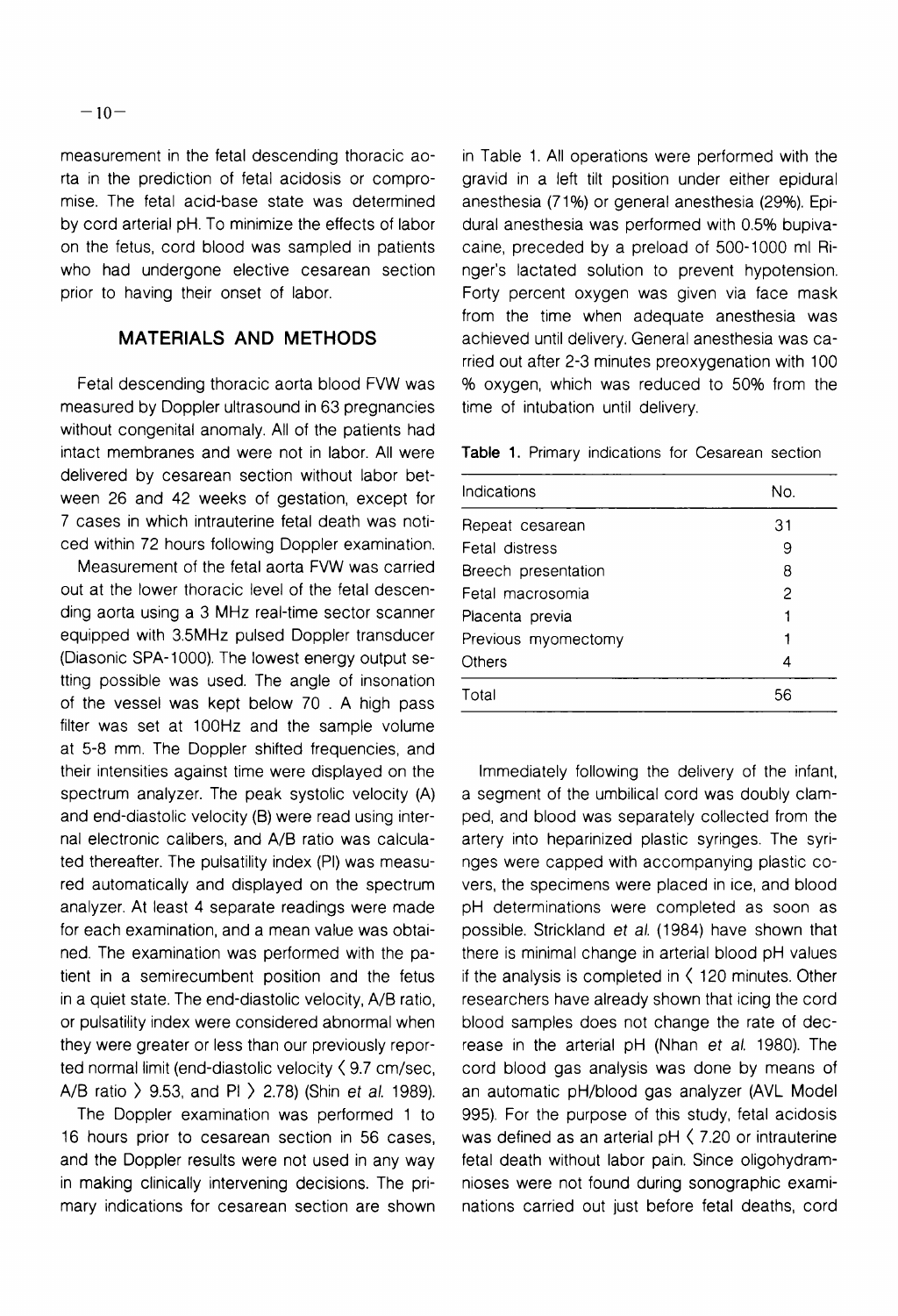compressions was not thought to be the causes of intrauterine fetal deaths. In addition, there was no evidence of abruptio placenta, and fetuses with congenital malformations were excluded from this study. Hence, we considered the possibility that all intrauterine fetal deaths occurred as a consequence of fetal hypoxia. The cord arterial pH was assumed to be 6.9 when intrauterine fetal death occurred within 12 hours following Doppler study, and 7.0 and 7.05 if the death occurred within 24 hours and 72 hours, respectively, following Doppler study. A fetus was classified as growth-retarded (IUGR) when the birth weight was below the tenth percentile for gestational age of the Korean birthweight percentile curves (Hwang et al. 1987).

Statistical analysis was performed by using Student's t-test or chi-square test. Linear regression analysis was used in assessing the relation between the aorta FVW indices and the cord arterial pH. A Mann-Whitney U test was employed to compare the cord arterial pH between the patients delivered under epidural and those under general anesthesia.

#### **RESULTS**

A total of 63 patients were examined by Doppler ultrasound. The mean gestational age at examination, confirmed by dates and early sonography was 37.3 weeks (range 26-42 weeks).

Abnormal aorta FVWs were encountered in 17 patients. One case showed an abnormal peak ve-1.<br>Iocity, end-diastolic velocity, A/B ratio, and PI in 3.3 the fetal aorta FVW. In 8 cases, both abnormal  $\frac{1}{7.2}$ end-diastolic velocity and PI in the aorta FVW were encountered. Both the abnormal end-diastolic velocity and A/B ratio in the fetal aorta FVW were encountered in 3 cases. Four cases showed only 7. an abnormal A/B ratio in the fetal aorta FVW and another case showed only an abnormal PI in the 6.9 fetal aorta FVW.

a cord arterial pH  $\langle$  7.20, and 7 fetuses died in **A**orta A/B ratio utero within 72 hours following Doppler examina- **Fig.** 2. Correlation of fetal aorta **A10** ratio and cord tion) at birth. Eleven of the 63 patients delivered arterial pH. The lineal regression between the an infant with IUGR. The frequency of fetal acidosis two parameters is highly significant ( $r=-0.70$ , in the growth-retarded fetuses was  $54\%$  (6/11).  $n=63$ , p  $\langle$  0.0001).

When fetal compromise was defined as either fetal acidosis or intrauterine growth retardation, there were 19 compromised fetuses. The mean cord arterial pH of fetuses with an abnormal A/B ratio or PI in the aorta FVW delivered under epidural anesthesia was not different from that of general anesthesia. This was also true in the fetuses with nor-



Fig. 1. Correlation of fetal aorta end-diastolic velocity and cord arterial pH. The lineal regression between the two parameters is highly significant  $(r=0.67, n=63, p \le 0.0001)$ .

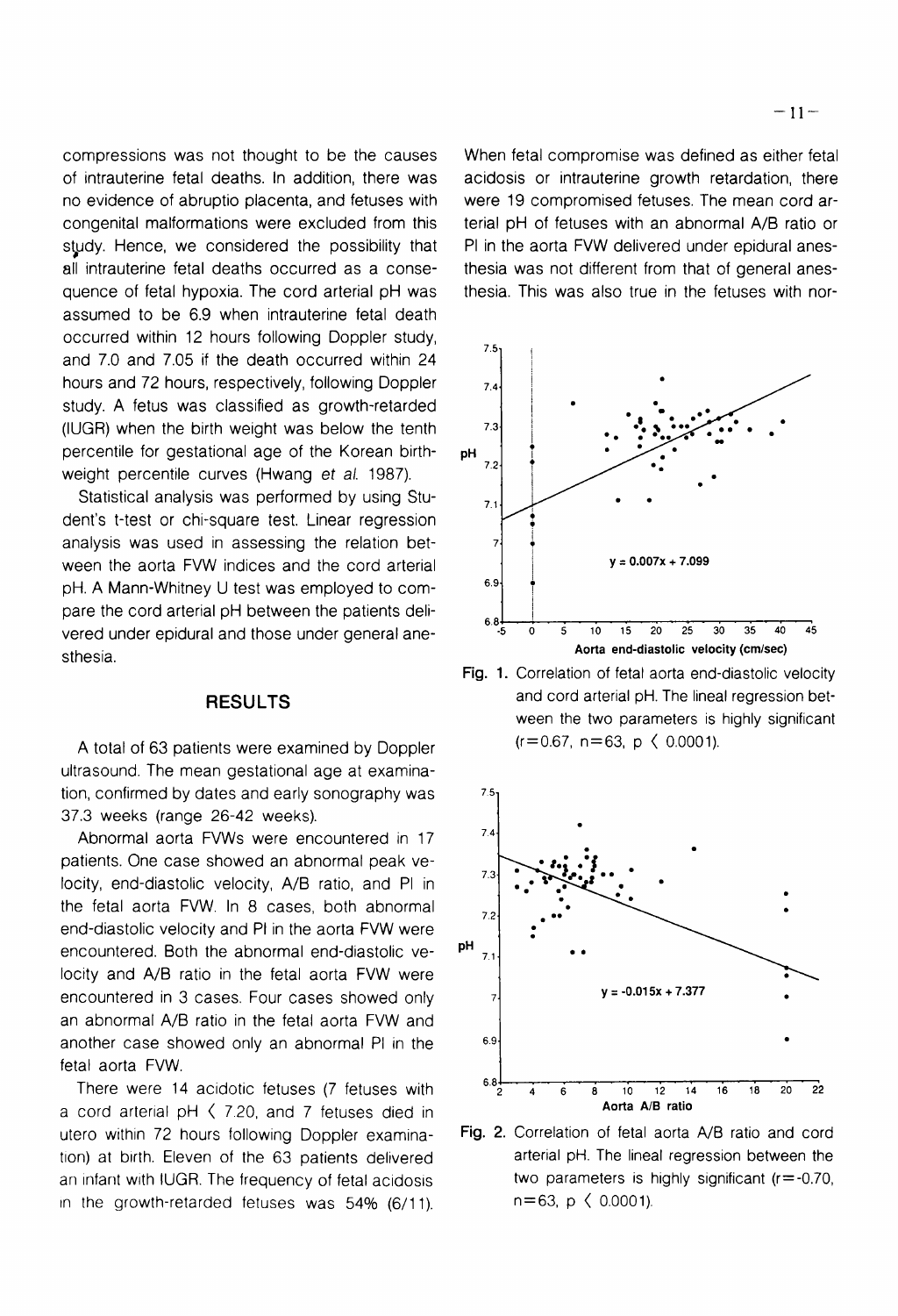|                           | End-diastlic Velocity | $A/B$ ratio | PI          |  |
|---------------------------|-----------------------|-------------|-------------|--|
| Sensitivity               | 64% (9/14)            | 64% (9/14)  | 50% (7/14)  |  |
| <b>Specificity</b>        | 94% (46/49)           | 86% (42/49) | 93% (46/49) |  |
| Positive predictive value | 75% (9/12)            | 56% (9/16)  | 70% (7/10)  |  |
| Negative predictive value | 90% (46/51)           | 89% (42/47) | 87% (46/53) |  |

Table 2. Efficacy of fetal aorta FVW in predicting fetal acidosis

Table 3. Efficacy of fetal aorta FVW in predicting fetal compromise

|                           | End-diastolic velocity | $A/B$ ratio | ΡI          |
|---------------------------|------------------------|-------------|-------------|
| Sensitivity               | 58% (11/19)            | 68% (13/19) | 47% (9/19)  |
| <b>Specificity</b>        | 98% (43/44)            | 93% (41/44) | 98% (43/44) |
| Positive predictive value | 92% (11/12)            | 81% (13/16) | 90% (9/10)  |
| Negative predictive value | 84% (43/51)            | 87% (41/47) | 81% (43/53) |



Fig. 3. Correlation of fetal aorta PI and cord arterial pH. The lineal regression between the two parameters is highly significant ( $r = -0.61$ ,  $n = 63$ , p ( 0.0001).

mal aorta FVW (Mann-Whitney U test,  $p > 0.05$ ). There was a significant positive correlation between cord arterial pH and the end-diastolic velocity in the fetal aorta FVW ( $r=0.67$ ,  $n=63$ ,  $p \le 0.0001$ ) (Fig. 1). Also significant negative correlations were found between the cord arterial pH and the A/B ratio ( $r = -0.70$ ,  $n = 63$ ,  $p \le 0.0001$ ) (Fig. 2), along with the PI ( $r = -0.61$ ,  $n = 63$ ,  $p \le 0.0001$ ) (Fig. 3) of the fetal aorta FVW. The A/B ratio of the aorta

FVW resulted in a somewhat stronger correlation with cord arterial pH than the others, but each correlation's coefficients of the 3 graphs showed no significant differences statistically  $(z \langle 2, p \rangle 0.05)$ .

Intrauterine fetal death occurred in 7 cases among 11 fetuses with an absent end-diastolic velocity in the aorta FVW. When there was an absent end-diastolic velocity, 9 cases were acidotic, and the other 2 cases were growth-retarded, namely, all were compromised at birth. Tables 2 and 3 show the efficacy of the fetal aorta FVW in predicting fetal acidosis or fetal compromise.

## **DISCUSSION**

With the use of real-time and Doppler ultrasound systems as a noninvasive method of measuring human fetal blood flow, quantitative evaluations on volume blood flow in the descending thoracic aorta were reported (Eik-Nes et al. 1980; Eik-Nes et al. 1982). However, the potential methodological errors (Tonge et al. 1983) in assessing vessel diameter and fetal weight by ultrasound caused a shift of the main interest to studies of flow velocity waveforms in the pulsatile fetal vessels. Soothill et al. (1986) demonstrate the association between umbilical venous blood gas levels and the mean velocity of blood flow in the fetal aorta measured by Doppler ultrasound.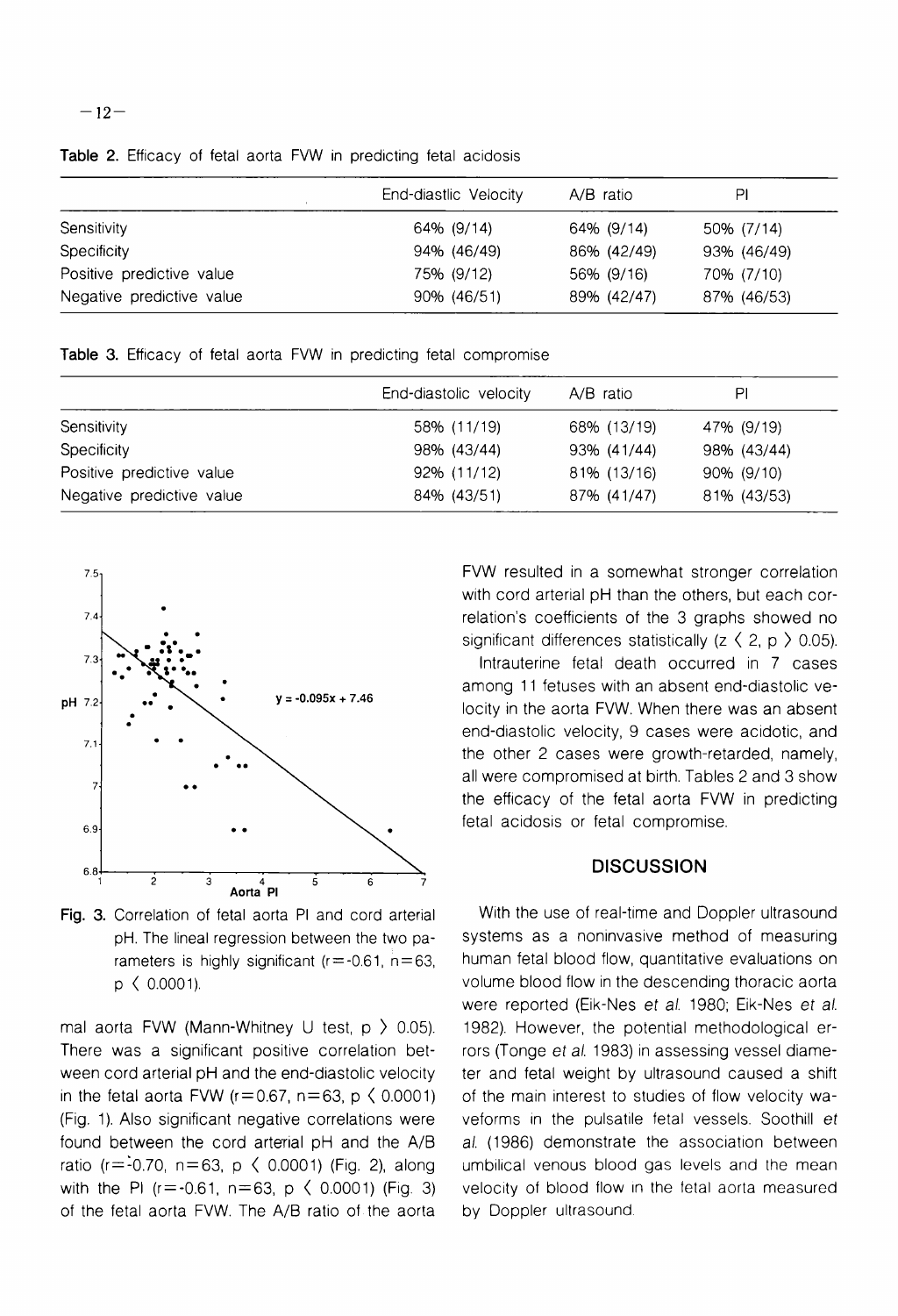In this study, we confirmed the correlation beween the impedance indices in the fetal aorta (A/B ratio and PI) and cord arterial pH at elective cesarean section. The sensitivities of the fetal aorta A/B ratio and PI in predicting fetal compromise were 68% and 47% in each, and the specificities were 93% and 97%, respectively. The change in FVW is believed to mirror the impedance of the arterial vascular bed distal to the site of measurement. In the experimental animal fetus, hemodynamic redistribution has been demonstrated (Cohn et al. 1974; Peeters et al. 1980) in acute and chronic hypoxia. Constriction of the peripheral vessels- thus lowering the blood flow to the gut, kidney, and lungs with a simultaneous increase of blood flow to the brain, heart, and adrenals- was found in chronic hypoxic fetal lambs (Reuss et al. 1982). This redistribution may produce an increase in vascular resistance to the flow in the fetal aorta distal to the left common carotid artery, which is reflected in the change of aortic FVW. On the other hand, 40- 60% of the blood flow in the fetal descending aorta is destined for umbilical circulation (Griffin et al. 1983; Tonge et al. 1983). Hence, the changes in aorta FVW of compromised fetus are an expression of an increased placental resistance in combination with vasoconstriction in the fetal lower body.

There was a high (up to  $64\%$   $\langle 7/11 \rangle$ ) perinatal mortality in those fetuses with an absent aortic enddiastolic velocity. This result was higher than a report by Arabin et al. (1988), who found that perinatal mortality in infants with birth weights ) 500 g, corrected for nonviable malformation, was 6/27 (22%). Laurin et al. (1987) proposes the blood flow class according to the combination of the pulsatility index and the configurational assessment of the diastolic part of the FVW. Our data is consistent with their concept, and the absence of end-diastolic velocity in aortic FVW should be considered an omlnous sign of fetal compromise.

Aortic peak systolic velocity is considered to reflect myocardial contractility. Jouppila et al. (1986) report a significant reduction in aortic peak velocity in hypertensive pregnancies with fetal distress, but Cameron et al. (1988) report a much higher frequency of aortic diastolic flow abnormality than systolic flow reduction. Our study resulted in only 1 case

of decreased aortic systolic velocity with a concomitant decrease in diastolic velocity. As fetal hypoxia worsens, it seems to produce myocardial ischemia and a secondary decrease in aortic systolic velocity. Recently, Al-Ghazali et al. (1988) demonstrated that cardiac output is well maintained until late in the course of fetal compromise, as evidenced by the subsequent deaths of 6 of the 7 fetuses in whom diminished combined cardiac output was found.

In hypoxic fetuses, changes in the aortic FVW were usually detected before the occurrence of an abnormal cardiotocographic (CTG) finding, but the time relationships between the onset of the blood FVW change and the occurrence of CTG signs of fetal distress were not uniform. The reported time intervals between the 2 findings varied from 3 days (Jouppila et al. 1984; Lingman et al. 1986; Laurin et al. 1987) to 2-3 weeks (Griffin et al. 1984). The degree of abnormality of the aortic FVW correlates well with the cord arterial pH in the present study suggesting that hypoxia is already present by the time FVW changes are evident. Therefore, changes in the blood FVW can act as a guide as to the optimal time to deliver compromised fetuses, especially in cases with suspicious CTG findings, but aortic impedance indices (A/B ratio and PI) demonstrate a low sensitivity and positive predictive value of 50-70% in predicting fetal acidosis. It seems that individual fetal capability to tolerate impaired fetoplacental circulation and hemodynamic redistribution varies. Hence, making clinical decisions solely on the basis of fetal aortic hemodynamic change may be inappropriate. We recommend frequent follow-ups of the fetuses with abnormal velocity waveform, not only by Doppler examination but also by using other methods (e.g., evaluation of fetal structure and biophysical profiles by ultrasound, CTG tests, or cordocentesis to assess fetal acid-base status or for rapid karyotyping when needed).

The use of a real-time sector scanner in this study made it difficult to reduce the angle of insonation below 60 , so there might have been some errors in the FVW analysis. Had a combined realtime linear array and pulsed Doppler ultrasound system been used, this problem could have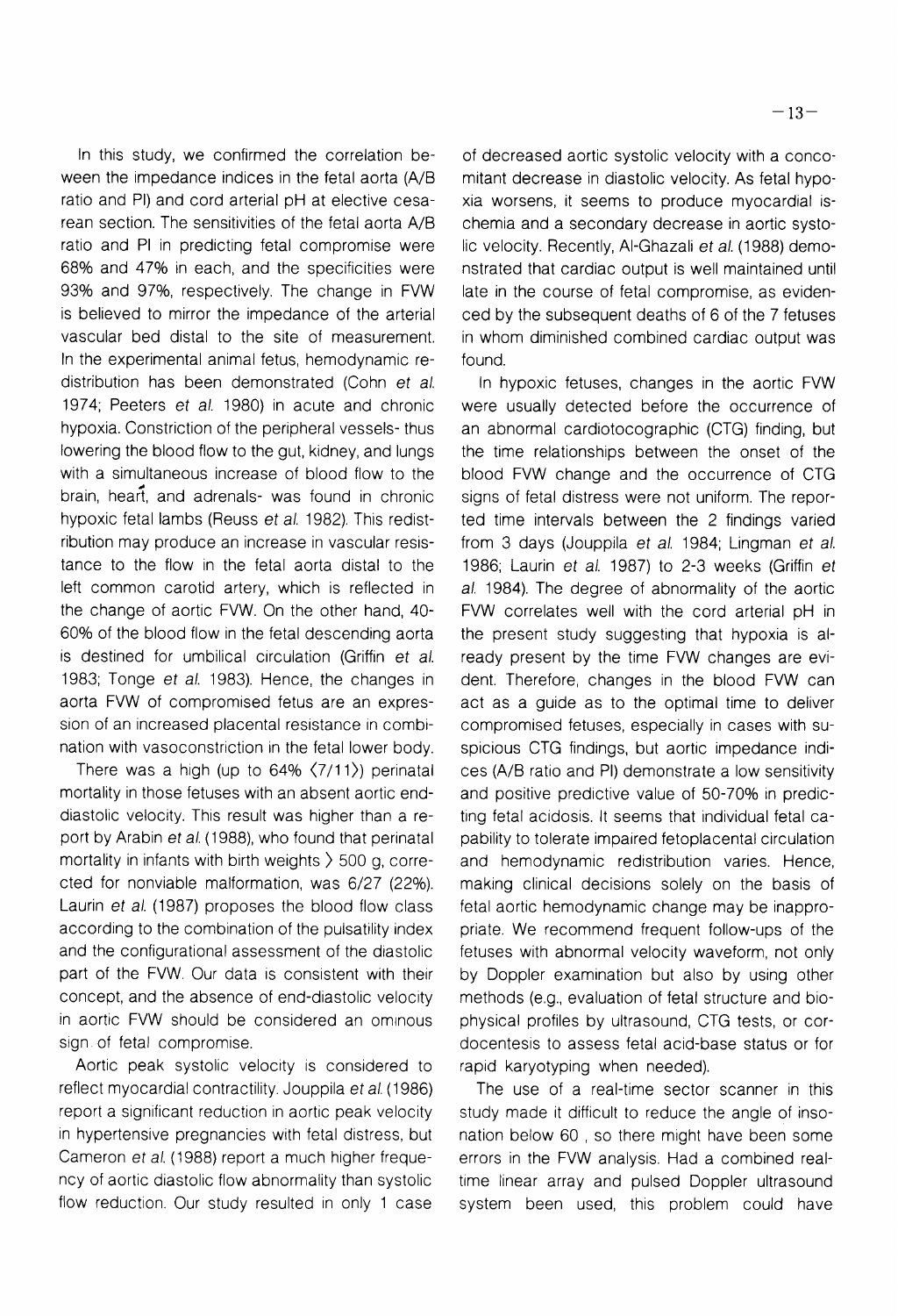been avoided. Nevertheless, from the results of this study, it can be concluded that Doppler measurement of aorta FVW may be a valuable adjunctive noninvasive method of fetal surveillance.

### **REFERENCES**

- Al-Ghazali W, Chapman MG, Allan LD. Doppler assessment of the cardiac and uteroplacental circulations in normal and complicated pregnancies. Br. J. Obstet. Gynaecol. 1988; 95: 575-580
- Arabin B, Siebert M, Jimenez E, Saling E. Obstetrical characteristics of a loss of end-diastolic velocities in the fetal aorta and/or umbilical artery using Doppler ultrasound. Gynecol. Obstet. Invest. 1988; 25: 173- 180
- Arduini D, Rizzo G, Romanini C,Mancuso S. Fetal blood flow velocity waveforms as predictors of growth retardation. Obstet. Gynecol. 1987; 70: 7-10
- Cameron AD, Nicholson SF, Nimrod CA, Harder JR, Davies DM. Doppler waveforms in the fetal aorta • and umbilical artery in patients with hypertension in pregnancies. Am. J. Obstet. Gynecol. 1988; 158: 339- 345
- Cohn HE, Sacks EJ, Heyman MA, Rudolph AM. Cardiovascular responses to hypoxemia and acidemia in fetal lambs. Am. J. Obstet. Gynecol. 1974; 120: 817-824
- Eik-Nes SH, Brubakk AO, Ulstein M. Measurement of human fetal blood flow. Br. Med. J. 1980; 280: 283-284 '
- Eik-Nes SH, Marsal K, Brubakk AO, Kristoffersen K, Ulstein M. Ultrasonic measurement of human fetal blood flow. J. Biomed. Eng. 1982; 4: 28-36
- Griffin D, Cohen-Overbeek T, Campbell S. Fetal and uteroplacental blood flow. In: Campbell S, ed. Ultrasound in obstetrics and gynaecology: Recent advances. Clin. Obstet. Gynecol. 1983; 10: 565-602
- Griffin D, Bilardo K, Masini L, Diazrecasens J, Pearce JM, Willson K, Campbell S. Doppler blood flow waveforms in the descending thoracic aorta of the human fetus. Br. J. Obstet. Gynaecol. 1984; 91: 997- 1006
- Hackett **GA,** Campbell S, Gamsu H, Cohen-Overbeek T, Pearce JMF. Doppler studies in the growth retarded fetus and prediction of neonatal necrotizing enterocolilitis, haemorrhage, and neonatal morbidity. Br.

Med. J. 1987; 294: 13-16

- Hwang SG, Park JJ, Nam JH, Chung JK. Birth weight percentiles and growth pattern at 21 to 44 weeks of gestation. J. Korean Med. Assoc. 1987; 30: 885- 895
- Jouppila P, Kirkinen P. Increased vascular resistance in the descending aorta of the human fetus in hypoxia. Br. J. Obstet. Gynaecol. 1984; 91: 853-856
- Jouppila P, Kirkinen P. Blood velocity waveforms of the fetal aorta in normal and hypertensive pregnancies. Obstet. Gynecol. 1986; 67: 856-860
- Laurin J, Lingman G, Mars I K, Persson P. Fetal blood flow in pregnancies complicated by intrauterine growth retardation. Obstet. Gynecol. 1987; 69: 895-902
- Lingman G, Laurin J, Mars I K. Circulatory change in fetuses with imminent asphyxia. Biol. Neonate 1986; 49: 66-73
- McCallum WD. Fetal cardiac anatomy and vascular dynamics. In: Ueland K, ed. Cardiovascular diseases in pregnancy. Clin. Obstet. Gynecol. 1981; 24: 837- 849
- Nhan VQ, De Brugn HNA, Huisjes HJ. Umbilical blood gas analysis I. Effect of storage of samples on outcome. Int. J. Gynecol. Obstet. 1980; 17: 479-481
- Peeters LLH, Sheldon RE, Jones MD, Makowski EL, Meschia G. Blood flow to fetal organs as a function of arterial oxygen content. Am. J. Obstet. Gynecol. 1980; 135: 638-646
- Reuss ML, Parer JT, Harris JL, Krueger TR. Hemodynamic effects of alpha-adrenergic blockade during hypoxia in fetal sheep. Am. J. Obstet. Gynecol. 1982; 142: 410-415
- Rightmire DA. Clinical Doppler ultrasonography: Uterine and umbilical blood flow. In: Gabbe SG, ed. Obstetric ultrasound update. Clin. Obstet. Gynecol. 1988; 31: 27-43
- Shin HC, Yoon BH, Kim SW. Doppler blood flow velocity waveforms of the fetal descending thoracic aorta in normal pregnancy. Kor. J. Obstet. Gynecol. 1989; 32: 1247-1253
- Soothill PW, Nicolaides KH, Bilardo CM, Campbell S. Relation of fetal hypoxia in growth retardation to mean blood velocity in the fetal aorta. Lancet 1986; i: 1118-1119
- Strickland DM, Gilstrap LC, Hauth JC, Widmer K. Umbilical pH and Pco2: Effect of interval from delivery to determination. Am. J. Obstet. Gynecol. 1984;